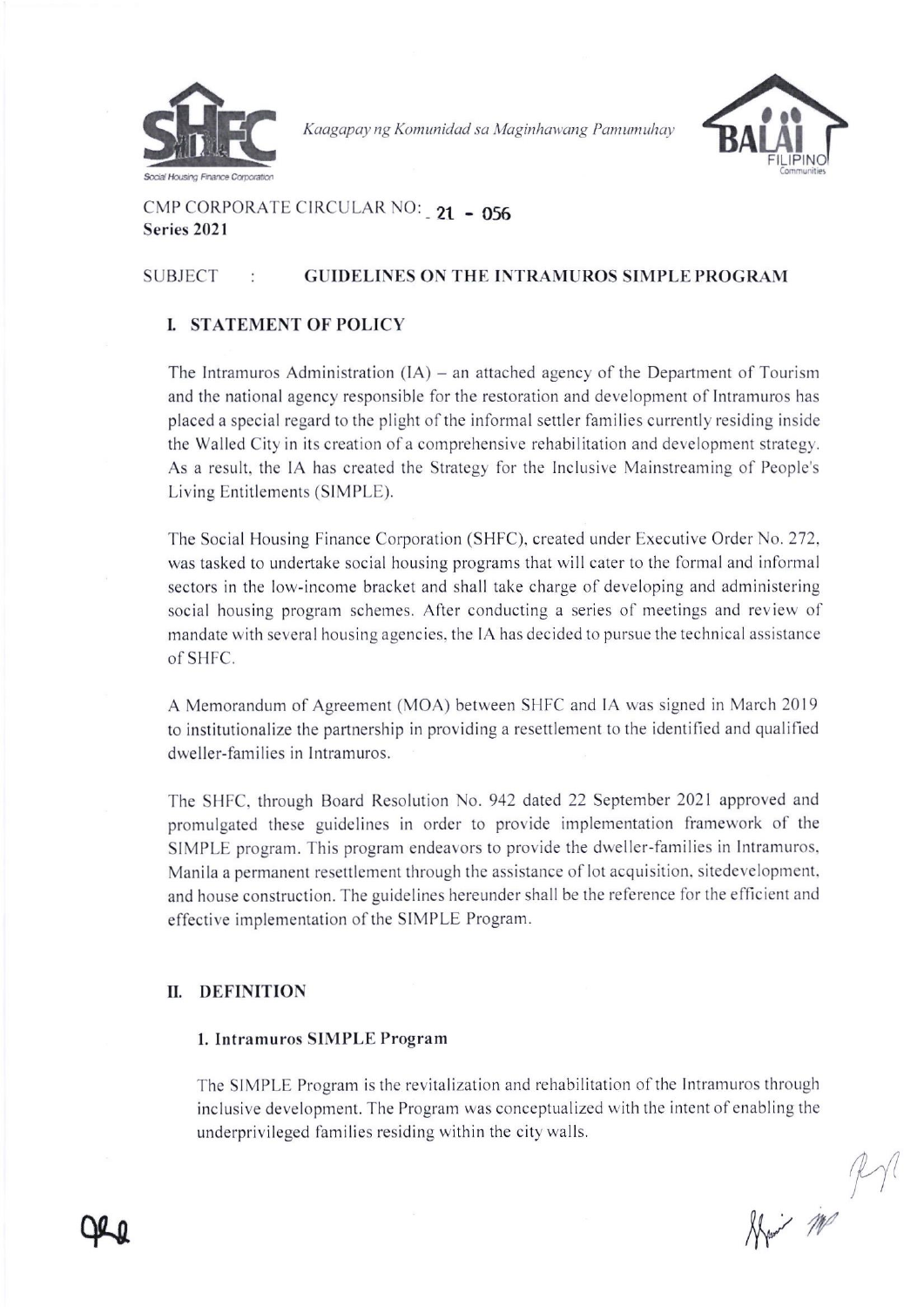## 2. Partner- Stakeholders

This refers to SHFC's stakeholders whose crucial role in ensuring an efficient and effective implementation of the resettlement project. The SHFC's partners are the following:

### 2.1 Intramuros Administration (IA)

The IA is the national government agency mandated to formulate, coordinate and/or execute policies on the implementation of all programs, projects and activities of the government affecting or relating to Intramuros. The IA will fund the resettlement project of the families enrolled in the SIMPLE Program.

## 2.2 The Community Association (CA)

An organized dweller-families in Intramuros (DFI) duly registered. despite the minimum membership, with the Department of Human Settlements and Urban Development Department, whose members meet the necessary requirements. as espoused under Republic Act No. 9904 or the Magna Carta for Homeowners Association.

#### 2,3. The Local Government Unit

The Local Government Unit (LGU) oversees local governance in the Philippines. It is a territorial and political subdivision with local autonomy vested by the 1987 Philippine Constitution. The LGU's role is a vital component in ensuring an efficient and effective delivery of a comprehensive and integrated resettlement governance program. As a major partner of SHFC in the delivery of public service, the LGU serves as the primary provider of public goods and basic services to the relocated families.

#### 3. Settlements Management Group (SMG)

The SMG is mandated to oversee the overall implementation. coordination and monitoring of the Intramuros project under the Office Order no. 21-195. Likewise, the SMG is also directed to assist the Intramuros Administration in the whole duration of the project implementation.

# III. COVERAGE

The beneficiaries of this Project are more or less five hundred (500) dweller-families in Intramuros as determined and validated by the Intramuros Administration (lA).



 $\alpha$ 

 $M$